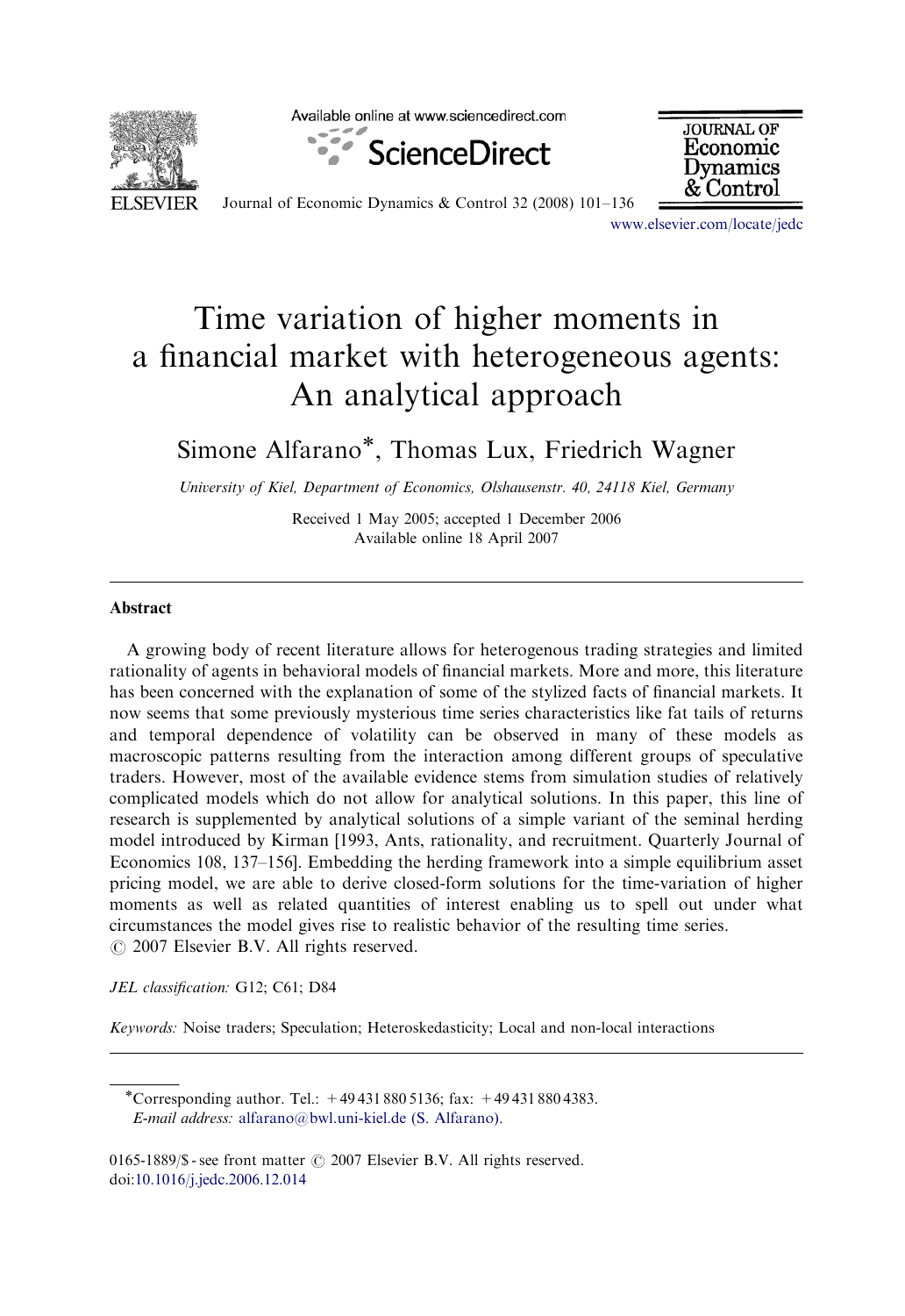## 1. Introduction

Until very recently, theoretical research in finance has largely ignored some of the really universal stylized facts of practically all available financial data. In fact, a glance at frequently used textbooks like the ones by [O'Hara \(1995\)](#page--1-0) and [Barucci](#page--1-0) [\(2003\)](#page--1-0) shows that even their glossaries lack entries for some of the prevalent technical terms of the empirical finance literature. For example, while many developments in empirical finance are essentially motivated by the observation of non-Gaussian returns distributions with their 'fat tails' and temporal dependence of second moments leading to 'volatility clustering', these notions have been almost entirely absent from the theoretical literature.<sup>1</sup> While these phenomena have spurred the development of such seminal innovations like GARCH type and stochastic volatility models in empirical finance, their behavioral origins have apparently remained an almost unaccessible puzzle for a long time. Two reasons might be responsible for this neglect: first, the above features characterize the behavior of financial time series as a whole, while the interest in economic theory has typically been to spell out the effect of a change of one (endogenous) economic variable on other, exogenous variables. Even when allowing for an ensemble of traders, such a comparative statics approach is not appropriate for explaining universal conditional and unconditional stochastic properties. Second, the prevalent efficient market paradigm did, in fact, provide a very simple implicit answer to the question of the origin of all stylized facts of returns: since, in this framework, prices would reflect forthcoming news in an unbiased and immediate manner, any property of the returns distribution would simply reflect a similar feature of the distribution of new information items. As a corollary of the efficient market hypothesis, the 'news arrival process' would, therefore, have to come along with fat tails and clustering of important news. Unfortunately, this corollary can hardly be subjected to econometric scrutiny. On the other hand, enough evidence had been collected against the universal validity of the efficient market paradigm to motivate alternative, behavioral approaches which then mushroomed over the nineties.

First analyses of complex data-generating mechanisms based on interacting agents can be found in [Kirman \(1991, 1993\)](#page--1-0) and [DeGrauwe et al. \(1993\)](#page--1-0). While they did not focus then on the above stylized facts (not broadly acknowledged at that time among theoretical researchers), they both already showed that their models could mimic the random walk nature of asset prices and exchange rates although their datagenerating processes were clearly different from a true random walk. Notably, both studies also investigated what might be described as secondary stylized facts: they applied certain popular econometric analyses to their simulated data and found similar behavior as with empirical records providing a possible explanation of, e.g. the forward premium puzzle of foreign exchange markets.

Evidence for volatility clustering as an emergent phenomenon of a multi-agent model appeared first in [Grannan and Swindle \(1994\).](#page--1-0) While a large body of

<sup>&</sup>lt;sup>1</sup>Perfectly the same holds for theoretical work on exchange rate determination where the same stylized facts have also remained unnoticed for a long time.